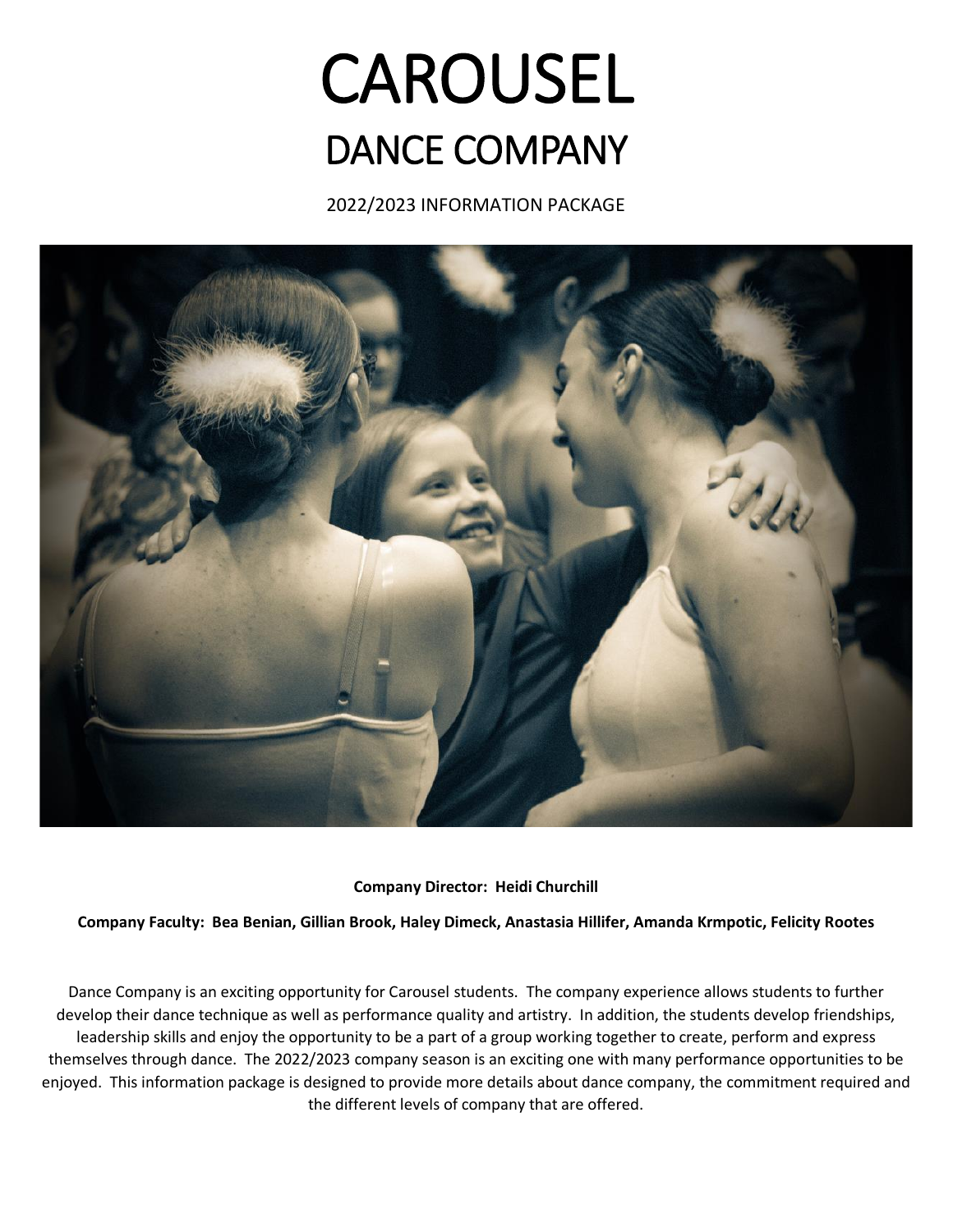# **DANCE COMPANY A**

**COMMITMENT REQUIRED**

- Saturday Afternoon Rehearsals rehearsals are scheduled on Saturday afternoons between the hours of 2:30-5:00pm. Dancers **will not be required for the full time every week**. Rehearsal schedules detailing the required rehearsals for each dancer are posted in September and January
- Possible occasional Sunday rehearsals in preparation for performances
- Parent volunteer commitment of 8 hours annually

# **ELIGIBILITY TO PARTICIPATE**

| <b>COMPANY A JUNIOR</b>                                                                                                                                                                                                                                                                                                                                                                                                                                         | <b>COMPANY A INTERMEDIATE</b>                                                                                                                                                                                                                                                                                                                                                                                                                                 | <b>COMPANY A SENIOR</b>                                                                                                                                                                                                                                                                                                                                                                                                                                                                                                                                                                  |
|-----------------------------------------------------------------------------------------------------------------------------------------------------------------------------------------------------------------------------------------------------------------------------------------------------------------------------------------------------------------------------------------------------------------------------------------------------------------|---------------------------------------------------------------------------------------------------------------------------------------------------------------------------------------------------------------------------------------------------------------------------------------------------------------------------------------------------------------------------------------------------------------------------------------------------------------|------------------------------------------------------------------------------------------------------------------------------------------------------------------------------------------------------------------------------------------------------------------------------------------------------------------------------------------------------------------------------------------------------------------------------------------------------------------------------------------------------------------------------------------------------------------------------------------|
| Levels 3 or 4                                                                                                                                                                                                                                                                                                                                                                                                                                                   | Levels 5A & 5B                                                                                                                                                                                                                                                                                                                                                                                                                                                | Levels 6A+                                                                                                                                                                                                                                                                                                                                                                                                                                                                                                                                                                               |
| enrolled in Junior 3 or 4<br>enrolled in 3 hours of dance classes per<br>week including both ballet and modern<br>dance<br>fulfill one of the following spring/summer<br>requirements                                                                                                                                                                                                                                                                           | enrolled in Level 5A or 5B<br>$\bullet$<br>enrolled in 4 hours of dance classes per<br>$\bullet$<br>week including both ballet and modern<br>dance<br>fulfill one of the following summer<br>$\bullet$<br>requirements:                                                                                                                                                                                                                                       | enrolled in Level 6A or above<br>enrolled in minimum of 6 hours of dance<br>$\bullet$<br>classes per week including a minimum of<br>2 ballet classes and 2 modern classes<br>fulfill one of the following summer<br>$\bullet$<br>requirements                                                                                                                                                                                                                                                                                                                                            |
| Participate in TWO or more classes during 7-<br>$\circ$<br>week Spring Session<br><b>OR</b><br>Participate in a MINIMUM of 10 drop in<br>$\circ$<br>dance classes during July & August<br>Participate in ONE class during 7-week<br>$\circ$<br>Spring Session and 4 drop in dance classes<br>during July & August<br>ΟR<br>Participate in "DANCE PERFORMERS"<br>O<br>program in August<br>ΟR<br>Participate in Focus on Technique program<br>$\circ$<br>in July | Participate in TWO or more classes<br>$\circ$<br>during 7-week Spring Session<br>ΟR<br>Participate in a MINIMUM of 10 drop in<br>$\circ$<br>dance classes during July & August<br>Participate in ONE class during 7-week<br>$\circ$<br>Spring Session and 4 drop in dance<br>classes during July & August<br>ΟR<br>Participate in "DANCE PERFORMERS"<br>$\circ$<br>program in August<br>ΟR<br>Participate in Focus on Technique<br>$\circ$<br>program in July | Participate in THREE or more weekly<br>$\Omega$<br>classes during 7-week Spring Session<br>ΟR<br>Participate in a MINIMUM of 15 drop in<br>$\circ$<br>dance classes during July & August<br>ΟR<br>Participate in a combination of Spring<br>$\circ$<br>classes and Summer drop in classes<br>adding up to a minimum of 15 classes<br>ΟR<br>Participate in "DANCE PERFORMERS"<br>$\circ$<br>program in August<br>ΟR<br>Fulfill an L.I.T. position at DANCE<br>$\circ$<br>PERFORMERS program. Students must<br>be a minimum level of 6B (during<br>2022/2023 school year) and be a current |
|                                                                                                                                                                                                                                                                                                                                                                                                                                                                 |                                                                                                                                                                                                                                                                                                                                                                                                                                                               | company A member to apply for an L.I.T.<br>position in the Dance Performers Camp.                                                                                                                                                                                                                                                                                                                                                                                                                                                                                                        |

# **PERFORMANCES**

- December 11 & 12, 2022 Snowman & Snowdog Performances at Humanities Theatre
- April 16, 2023 Spring Company Show at Theatre of the Arts, U of W

# **REGISTRATION PROCESS**

- students who fulfill the commitments listed above are eligible to enrol in Company A
- register on-line prior to June 30, 2022

**FEES** 

•  $$550 + HST$  per year – fees due August 1<sup>st</sup> (payment plan can be arranged upon request) *\*\*All company fees are non-refundable.*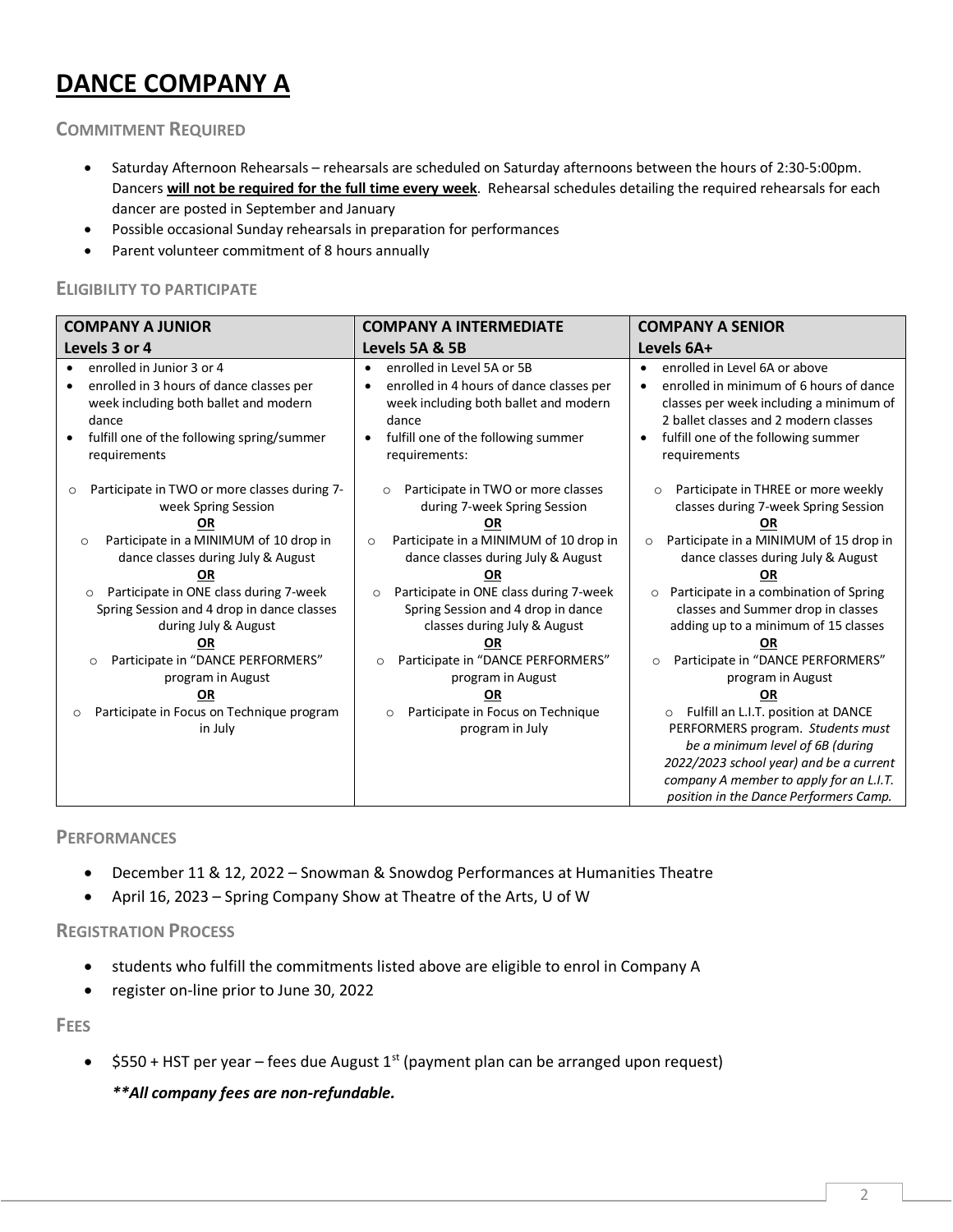# **DANCE COMPANY B**

Dance Company B is for students in Junior 2 or above who are interested in participating in Dance Company but who prefer a lesser commitment. Company B is an excellent option for students who are new to dance company or who are unable to fulfill spring/summer dance requirements.

# **COMMITMENT REQUIRED**

- Saturday Afternoon Rehearsals rehearsals are scheduled on Saturday afternoons between the hours of 2:30-5:00pm. Dancers will be required for approximately half of the Saturday rehearsals for approximately one hour of rehearsal time on each of the rehearsal days. Rehearsal schedules detailing the required rehearsals for each dancer are posted in September and January.
- Possible occasional Sunday rehearsals in preparation for performances
- Parent volunteer commitment of 4 hours annually

# **ELIGIBILITY TO PARTICIPATE**

- enrolled in Level 2 or above
- enrolled in both ballet and modern dance
- no spring/summer requirements for Company B students

# **PERFORMANCES**

- December 11 & 12, 2022 Snowman & Snowdog Performances at Humanities Theatre
- April 16, 2023 Spring Company Show at Theatre of the Arts, U of W

# **REGISTRATION PROCESS**

- All students who fulfill the commitments listed above are eligible to enrol in Company B
- Students must register on-line prior to August 15<sup>th</sup>, 2022

# **FEES**

• \$300 + HST per year – fees due August 15th (payment plan can be arranged upon request) *\*\*All company fees are non-refundable.*

# **YOUNG PERFORMERS**

Young performers is a program designed for students in Primary 3 and Junior 1. The "Young Performer Group" meets once per week on Saturday from 10:15-11:00am and will learn choreography to perform in both the Christmas and Spring performances.

# **COMMITMENT REQUIRED**

- Attendance at weekly "Young Performers" class
- Possible occasional additional Saturday and/or Sunday rehearsals in preparation for performances
- Parent volunteer commitment of 2 hours annually

# **ELIGIBILITY TO PARTICIPATE**

- enrolled in Primary 3 or Junior 1
- enrolled in both ballet and modern dance
- no summer requirements for Young Performers

# **PERFORMANCES**

- December 11 & 12, 2022 Snowman & Snowdog Performances at Humanities Theatre
- April 16, 2023 Spring Company Show at Theatre of the Arts, U of W

# **REGISTRATION PROCESS**

- All students who fulfill the requirements listed above are eligible to enrol in Young Performers
- register on-line prior to August 15<sup>th</sup>, 2019

**FEES** 

• \$300 + HST per year – fees due August 15th (payment plan can be arranged upon request) *\*\*All company fees are non-refundable.*